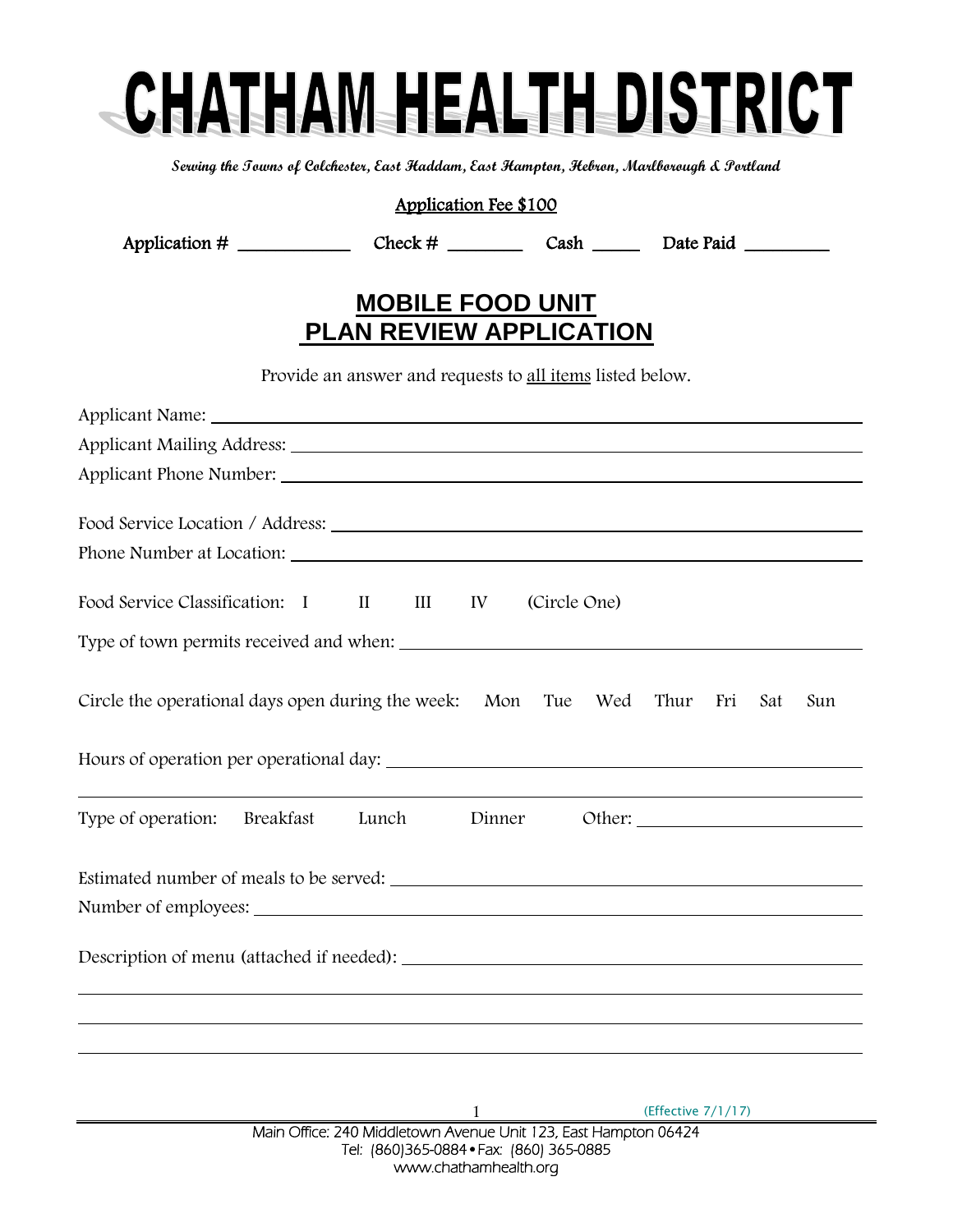| Description of all equipment to be used (attached if needed): __________________ |  |  |  |
|----------------------------------------------------------------------------------|--|--|--|
|                                                                                  |  |  |  |
|                                                                                  |  |  |  |
|                                                                                  |  |  |  |
|                                                                                  |  |  |  |
|                                                                                  |  |  |  |
|                                                                                  |  |  |  |
|                                                                                  |  |  |  |
|                                                                                  |  |  |  |
|                                                                                  |  |  |  |
|                                                                                  |  |  |  |
|                                                                                  |  |  |  |
| Where is food being stored during operational hours: ___________________________ |  |  |  |
|                                                                                  |  |  |  |
|                                                                                  |  |  |  |
| Where is the food being stored after operational hours:                          |  |  |  |
|                                                                                  |  |  |  |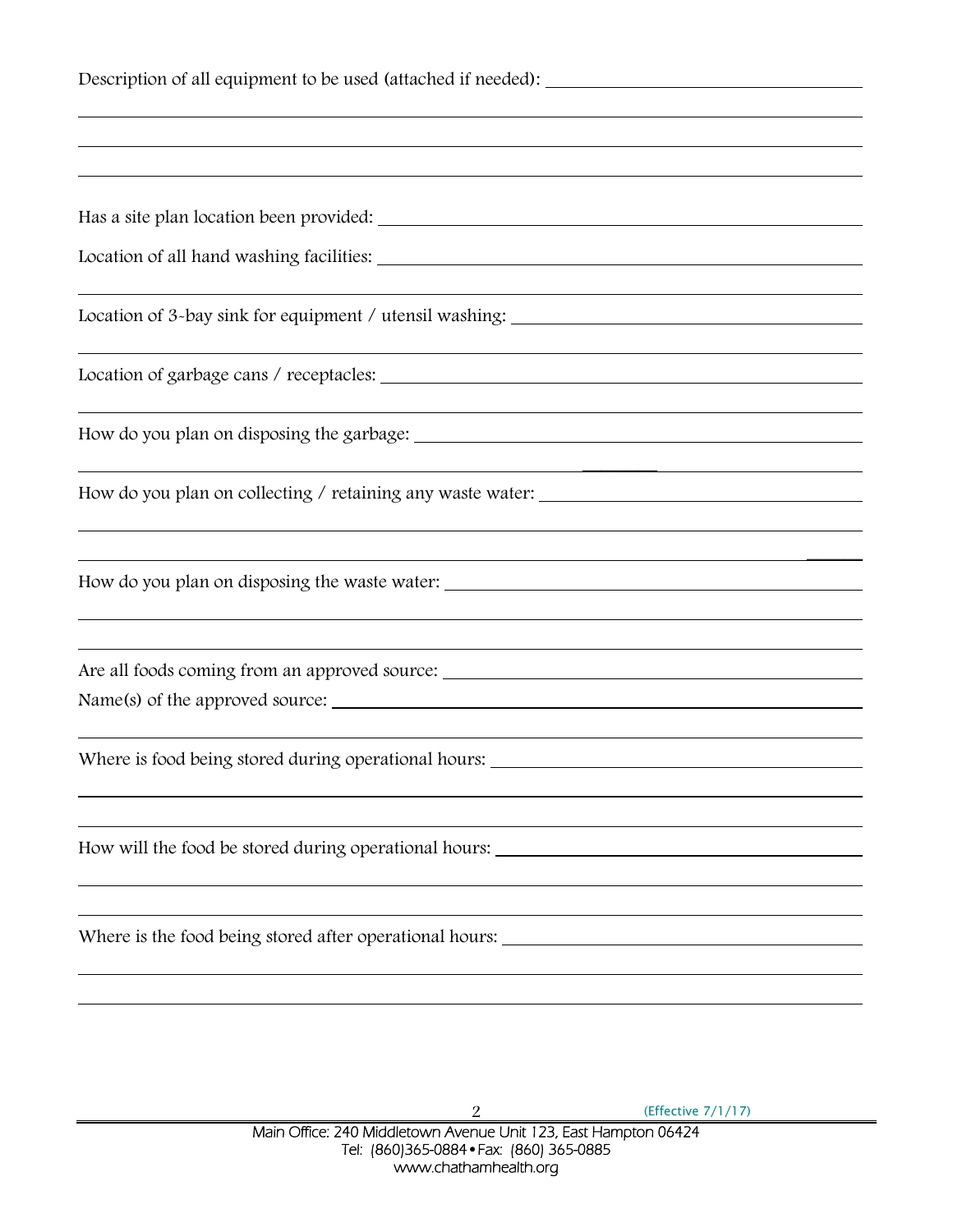|  | After the food is cooked, at what temperature will the food be maintained at during hot holding: |  |
|--|--------------------------------------------------------------------------------------------------|--|
|  |                                                                                                  |  |

At what minimum temperature will food be stored at during refrigeration:

How do you plan on cooling down hot foods for refrigeration:

How long will this take:

How do you plan on reheating food coming from refrigeration:

How long will this take:

Type of sanitizing to be used:

Is the sanitizer EPA approved:

Type of sanitizing testing equipment to be used:

Where is the portable water coming from:

Has it been tested and is it potable:

How is sewage being addressed: